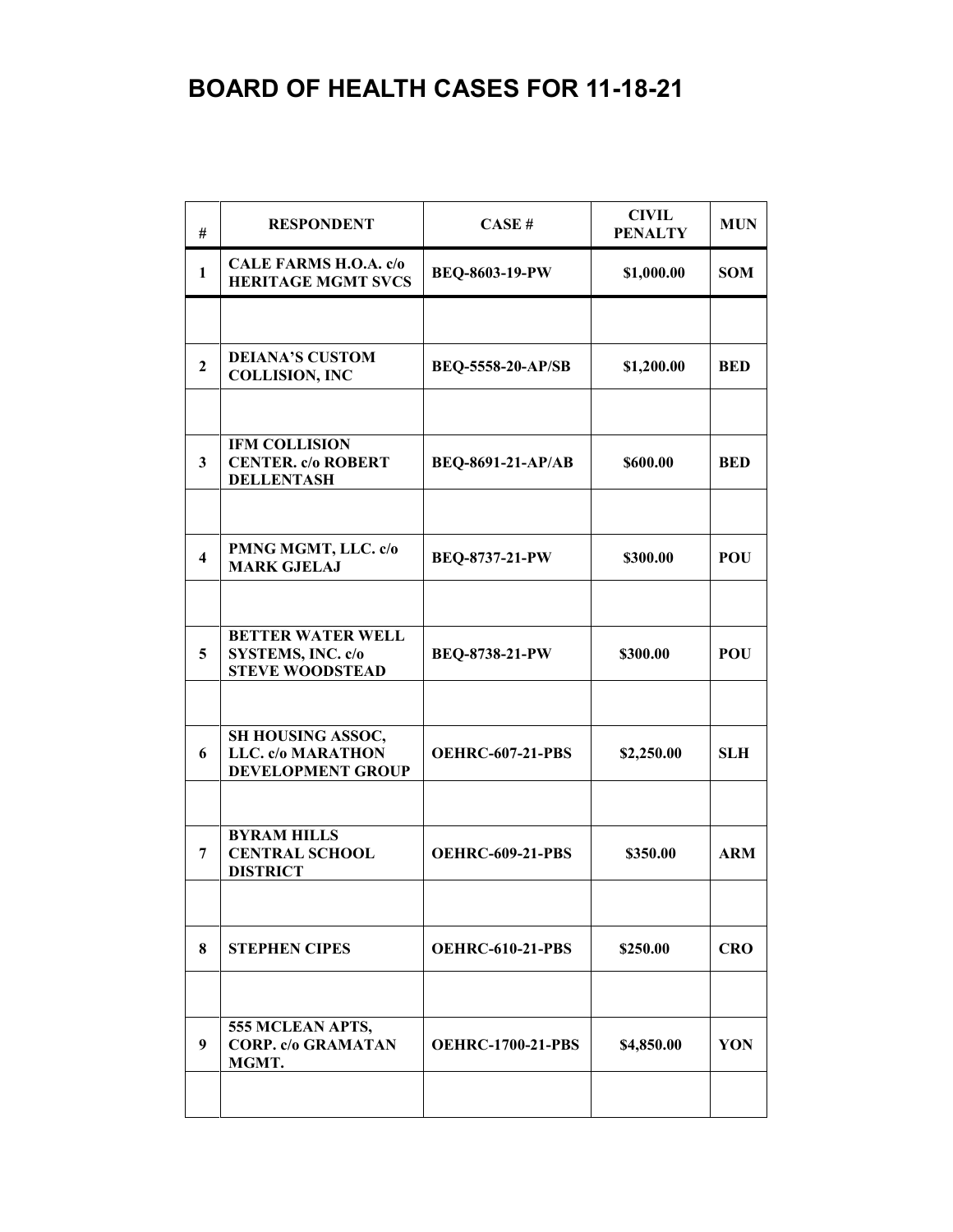| #  | <b>RESPONDENT</b>                                                             | CASE#                    | <b>CIVIL</b><br><b>PENALTY</b> | <b>MUN</b> |
|----|-------------------------------------------------------------------------------|--------------------------|--------------------------------|------------|
| 10 | <b>61 BRONX RIVER ROAD</b><br><b>OWNERS. C/o</b><br><b>WESTCHESTER PROPS.</b> | <b>OEHRC-1703-21-PBS</b> | \$1,000.00                     | YON        |
|    |                                                                               |                          |                                |            |
| 11 | <b>355 BRONX RIVER</b><br><b>ROAD OWNERS.</b> c/o<br><b>GRAMATAN MGMT.</b>    | <b>OEHRC-1705-21-PBS</b> | \$4,300.00                     | YON        |
|    |                                                                               |                          |                                |            |
| 12 | 95 SEDGWICK OWNERS,<br><b>INC. c/o GRAMATAN</b><br>MGMT.                      | <b>OEHRC-2101-21-PBS</b> | \$4,600.00                     | YON        |
|    |                                                                               |                          |                                |            |
| 13 | 125TH 33 WILLIAM<br><b>STREET, LLC</b>                                        | <b>OEHRC-5027-21-PBS</b> | \$1,000.00                     | <b>MTV</b> |
|    |                                                                               |                          |                                |            |
| 14 | MJJL, LLC/PET'S<br><b>WORLD</b>                                               | PHP-8471-21-AF           | \$1,000.00                     | YON        |
|    |                                                                               |                          |                                |            |
| 15 | <b>MR FUEL, LLC/MR</b><br><b>FUEL</b>                                         | PHP-021-21-ATUPA         | \$850.00                       | <b>MTV</b> |
|    |                                                                               |                          |                                |            |
| 16 | <b>QIAO ZHEN DONG/LION</b><br>KING CHINESE REST.                              | <b>PHP-8379-21-FSE</b>   | \$700.00                       | YON        |
|    |                                                                               |                          |                                |            |
| 17 | <b>PARK INDUSTRY</b><br><b>GROUP, INC/JT'S FOOD</b><br><b>MARKET</b>          | <b>PHP-8961-21-FSE</b>   | \$2,400.00                     | <b>CRO</b> |
|    |                                                                               |                          |                                |            |
| 18 | E & M PROCEL,<br><b>INC/HUDSON RIVER</b><br><b>DELI</b>                       | <b>PHP-8962-21-FSE</b>   | \$2,300.00                     | <b>CRO</b> |
|    |                                                                               |                          |                                |            |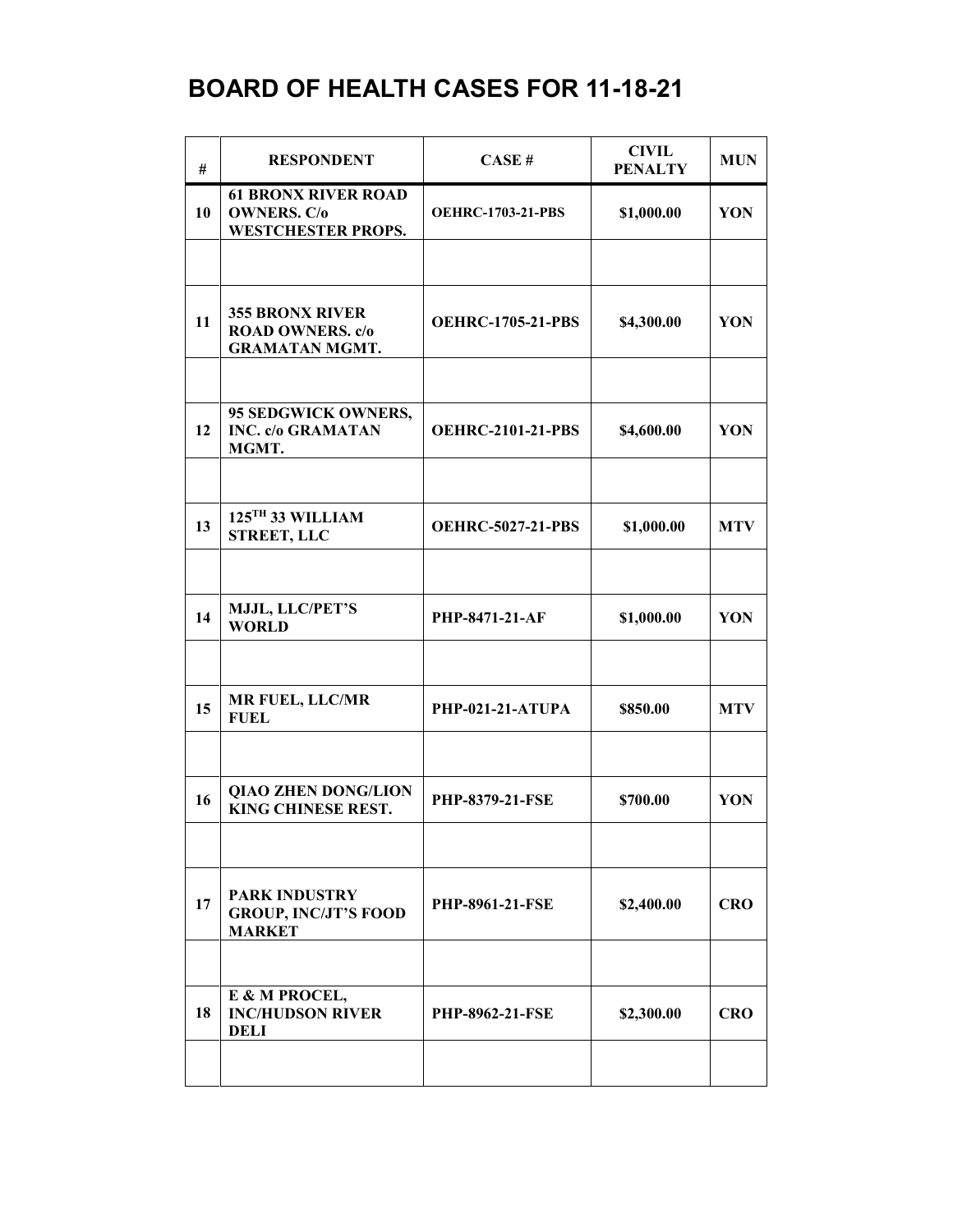| #  | <b>RESPONDENT</b>                                                                                                      | CASE#                  | <b>CIVIL</b><br><b>PENALTY</b> | <b>MUN</b> |
|----|------------------------------------------------------------------------------------------------------------------------|------------------------|--------------------------------|------------|
| 19 | <b>BOSTON MARKET,</b><br><b>CORP/BOSTON</b><br><b>MARKET # 0533</b>                                                    | <b>PHP-8984-21-FSE</b> | \$700.00                       | <b>SCD</b> |
|    |                                                                                                                        |                        |                                |            |
| 20 | <b>MARINA DISTANT</b><br><b>WILLIAMS</b>                                                                               | PHP-6113-20-LD         | \$300.00                       | <b>MTV</b> |
|    |                                                                                                                        |                        |                                |            |
| 21 | <b>CANDACE GARTLAND</b><br>& MARIO CECERES                                                                             | PHP-6153-20-LD         | \$300.00                       | <b>NER</b> |
|    |                                                                                                                        |                        |                                |            |
| 22 | <b>HARBOR GROUP MGMT</b><br><b>CO, LLC/SKYLINE NEW</b><br><b>ROCHELLE</b>                                              | <b>PHP-8104-21-SPO</b> | \$600.00                       | <b>NER</b> |
|    |                                                                                                                        |                        |                                |            |
| 23 | <b>WATERMARK POINTE</b><br>H.O.A. c/o RMR<br><b>RESIDENTIAL REALTY/</b><br><b>WATERPOINTE POOL</b>                     | PHP-8105-21-SPO        | \$400.00                       | <b>NER</b> |
|    |                                                                                                                        |                        |                                |            |
| 24 | <b>LONGVIEW OWNERS,</b><br><b>INC. c/o FERRARA</b><br><b>MGMT GROUP/</b><br><b>LONGVIEW OWNERS</b><br><b>MAIN POOL</b> | <b>PHP-8495-21-SPO</b> | \$1,500.00                     | POC        |
|    |                                                                                                                        |                        |                                |            |
| 25 | <b>WYNDHAM CLOSE</b><br><b>H.O.A, INC. c/o</b><br><b>FERRARA MGMT/</b><br><b>WYNDHAM CLOSE</b><br><b>H.O.A POOL</b>    | PHP-8496-21-SPO        | \$1,200.00                     | WHP        |
|    |                                                                                                                        |                        |                                |            |
| 26 | VALIMAR H.O.A. c/o<br>KATONAH MGMT,<br><b>GROUP/VALIMAR H.O.A</b><br><b>MAIN POOL</b>                                  | PHP-8909-21-SPO        | \$600.00                       | WHP        |
|    |                                                                                                                        |                        |                                |            |